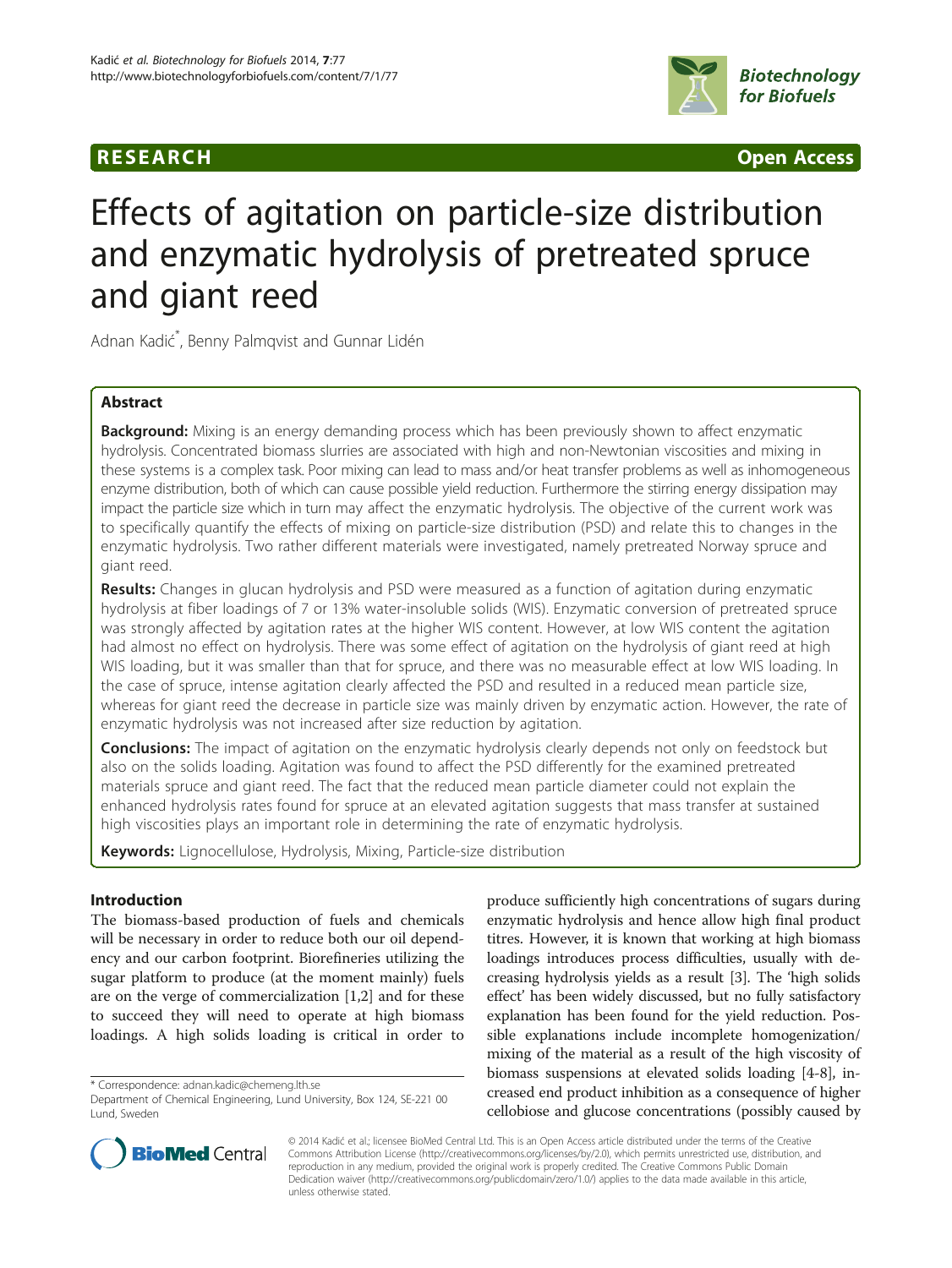large concentration gradients) [[9](#page-8-0)], and/or the reduced availability of free water in the system [[10](#page-9-0)].

At high solids loading the need for adequate mixing is vital, not only for the obvious reasons of avoiding concentration gradients and being able to accurately control pH and temperature, but also because mixing could provide synergistic effects with enzymatic hydrolysis (such as enhanced particle size reduction) as has been suggested [[11\]](#page-9-0). Moreover, we have previously reported a strong positive effect of agitation on the enzymatic hydrolysis rate of spruce [\[12\]](#page-9-0) and recently further showed that different types of materials behave differently in terms of influence of mixing during the hydrolysis [[13](#page-9-0)].

Different mixing designs may be more suitable for different materials. Horizontal reactors with rotating paddles (tumbling mixers) have been shown to be quite effective for the mixing of fibrous pretreated materials like wheat straw and corn stover [\[14,15](#page-9-0)]. It is less clear if tumbling mixing would be as effective for the mixing of pretreated woody biomass, keeping in mind the large differences in initial viscosity and speed of liquefaction between the materials.

The relative importance of agitation in a stirred tank reactor may be in part determined by the characteristics of the pretreated material. We have previously reported that a much lower energy input is needed for the agitation of giant reed compared to spruce, possibly due to faster liquefaction during the enzymatic hydrolysis of giant reed [\[13](#page-9-0)]. The higher sustained specific power input during hydrolysis of spruce material could potentially cause physical damage to the material, with reduced particle sizes as a result. Reduced particle size has been correlated with increased hydrolysis rates and conversion levels in cellulose. Higher enzymatic hydrolysis rates have been observed in smaller particle sizes of red oak sawdust [[16](#page-9-0)] and microcrystalline cotton cellulose [[17](#page-9-0)]. Milling preceding hydrolysis has been shown to increase hydrolysis rates and conversion levels in microcrystalline cotton cellulose [[17](#page-9-0)], while no effects of milling on the hydrolysis of dilute acid-pretreated corn stover were observed [\[18\]](#page-9-0). Particle size reduction caused by the physical effect of agitation, similar to milling, may be occurring simultaneously with enzymatic hydrolysis in a stirred tank reactor. Since decreased particle size is associated with increased specific external surface area, an increased adsorption of cellulases could possibly explain the positive effect of agitation on the hydrolysis rate.

The objective of the current study was to characterize the particle-size distribution (PSD) during enzymatic hydrolysis of two different types of pretreated biomass - Norway spruce and giant reed - at various levels of agitation. Furthermore, changes in PSD measured during hydrolysis were compared to PSD changes caused by pure agitation in the absence of hydrolysis in order to decouple the specific

mechanical effect on PSD from the reduction due to hydrolysis.

#### Results and discussion

Three different impeller speeds (100, 300 and 600 rpm) were chosen to represent different levels of specific power input during hydrolysis. It was hypothesized that the high specific power input at high impeller speed would cause physical damage to the spruce material, which could be observed by measuring PSD. Enzymatic hydrolysis was performed at two different solids loadings, 7% and 13% water-insoluble solids (WIS). This was done in order to eliminate stagnant zones even at low impeller speeds, which could be achieved at 7% WIS content due to the low viscosity of the diluted material, and thus isolate the effects of power input and mixing.

#### Viscosity of the pretreated material

The viscosity of pretreated spruce at 7 and 13% WIS content was measured in a rotational rheometer. It was not possible to perform corresponding measurements with giant reed due to the solid-like properties of the material. The flow curves of pretreated spruce exhibited non-Newtonian, shear-thinning behavior (Figure 1), as previously reported for a similar material [\[8](#page-8-0)]. Estimated power-law parameters for spruce at 7 and 13% WIS are shown in Table [1.](#page-2-0) Spruce at 13% WIS loading exhibited very high apparent viscosity, greater than 0.1 Pa s, over a wide range of shear rates. The apparent viscosity was highly dependent on WIS loading, being an order of magnitude higher at 13% WIS than at 7% WIS. The similar influence of solids loading on viscosity has been reported in spruce [\[8](#page-8-0)] and corn stover slurries [\[7](#page-8-0)].

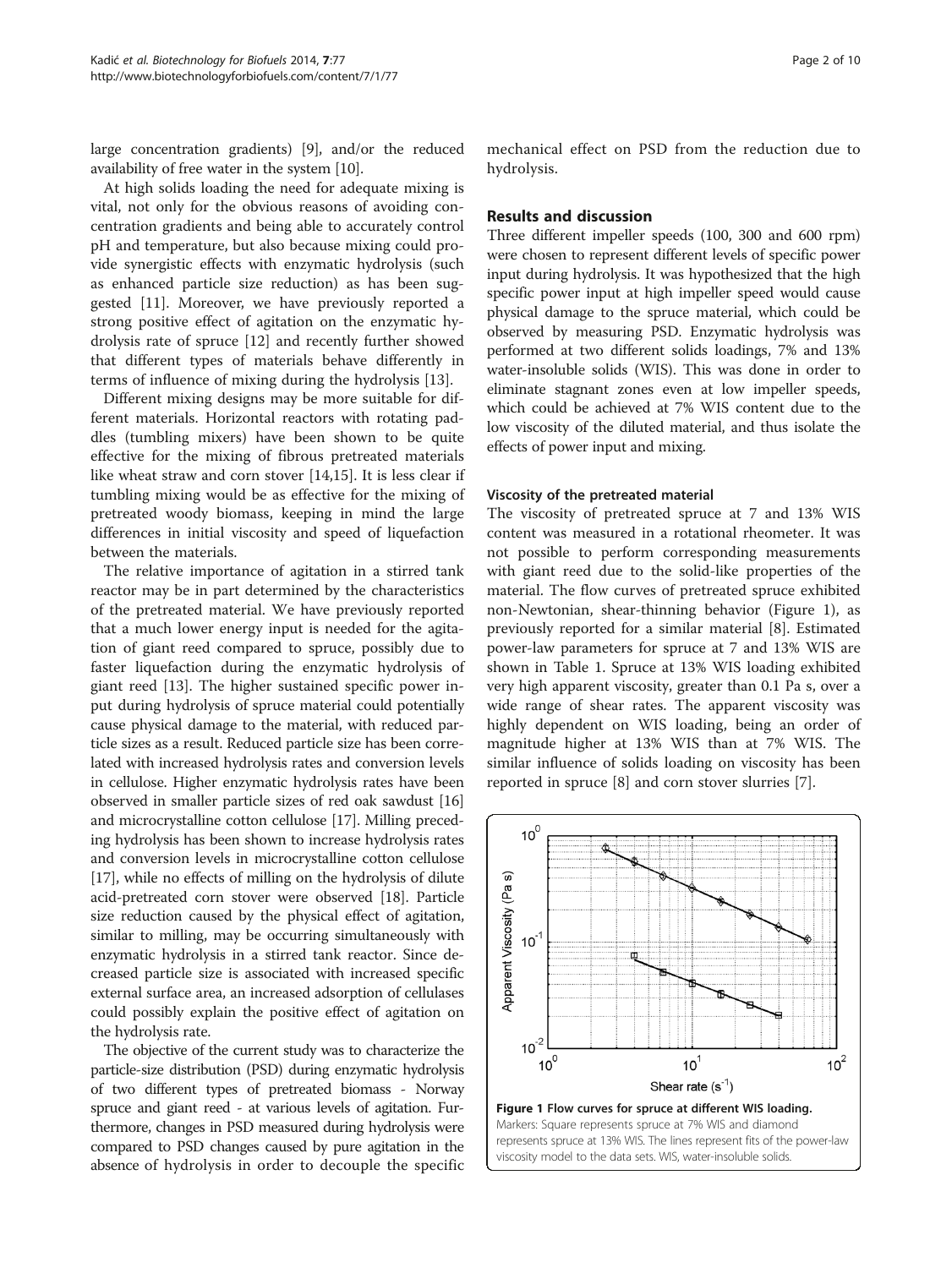<span id="page-2-0"></span>Table 1 Fitted values of the parameters K and n in the power-law viscosity model of spruce slurry at 7 and 13% water-insoluble solids

| <b>WIS</b> |      | n    | $R^2$ |  |
|------------|------|------|-------|--|
| 7%         | 0.14 | 0.47 | 0.995 |  |
| 13%        | 1.30 | 0.39 | 0.999 |  |

#### The effect of agitation on enzymatic hydrolysis

Enzymatic hydrolysis experiments at varying agitation rates were conducted for both Norway spruce and giant reed material at two different WIS loadings (7 and 13%). The conversion of glucan to glucose in spruce at 13% WIS loading was strongly affected by agitation, with conversions after 48 hours reaching 20, 32 and 37% for 100, 300 and 600 rpm respectively (Figure 2A). Large stagnant zones were observed throughout the hydrolysis at 100 rpm which could explain the decrease in yield if mass transfer limitations were present at lower agitation rates. These results are consistent with what has previously been reported on pretreated spruce [[12\]](#page-9-0).

On the other hand, the conversion of glucan to glucose in giant reed at 13% WIS loading was less affected by agitation, with conversions after 48 hours reaching 43% for 100 rpm and 53% for 300 rpm (Figure 2C). However, the effect was only temporary and the same final conversion level was reached after 96 hours for the two stirrer rates. Large stagnant zones were initially

60

50

Δ

When decreasing the WIS content to 7%, and hence lowering the viscosity of the slurries, the conversion of glucan to glucose for both spruce and giant reed was generally unaffected by agitation. The conversion of spruce after 48 hours was 31% for 100 rpm and 32% for 300 rpm and the conversion of giant reed after 48 hours was 56% for 100 rpm and 56% for 300 rpm (Figure 2B and D). The low viscosity at 7% WIS allowed the impeller to provide motion throughout the reactor volume, even at low impeller speed. This may have removed mass transfer limitations that could appear in stagnant material.

The effects of agitation may be linked to material properties since spruce at high WIS loading is a highly viscous material that, as previously reported [\[13\]](#page-9-0), maintains much of its viscosity during hydrolysis, for example only a fivefold decrease in viscosity was observed during 48 hours of hydrolysis in a similar material [\[8](#page-8-0)]. In contrast, liquefaction of pretreated grasses proceeds quickly, for example more than a 10-fold reduction in viscosity occurred during the first 8 hours of corn stover hydrolysis at comparable WIS loading [[15\]](#page-9-0) and a similar rapid decrease in viscosity was observed during the first two to six hours of giant reed hydrolysis in an anchor impeller reactor [[13](#page-9-0)].



60

B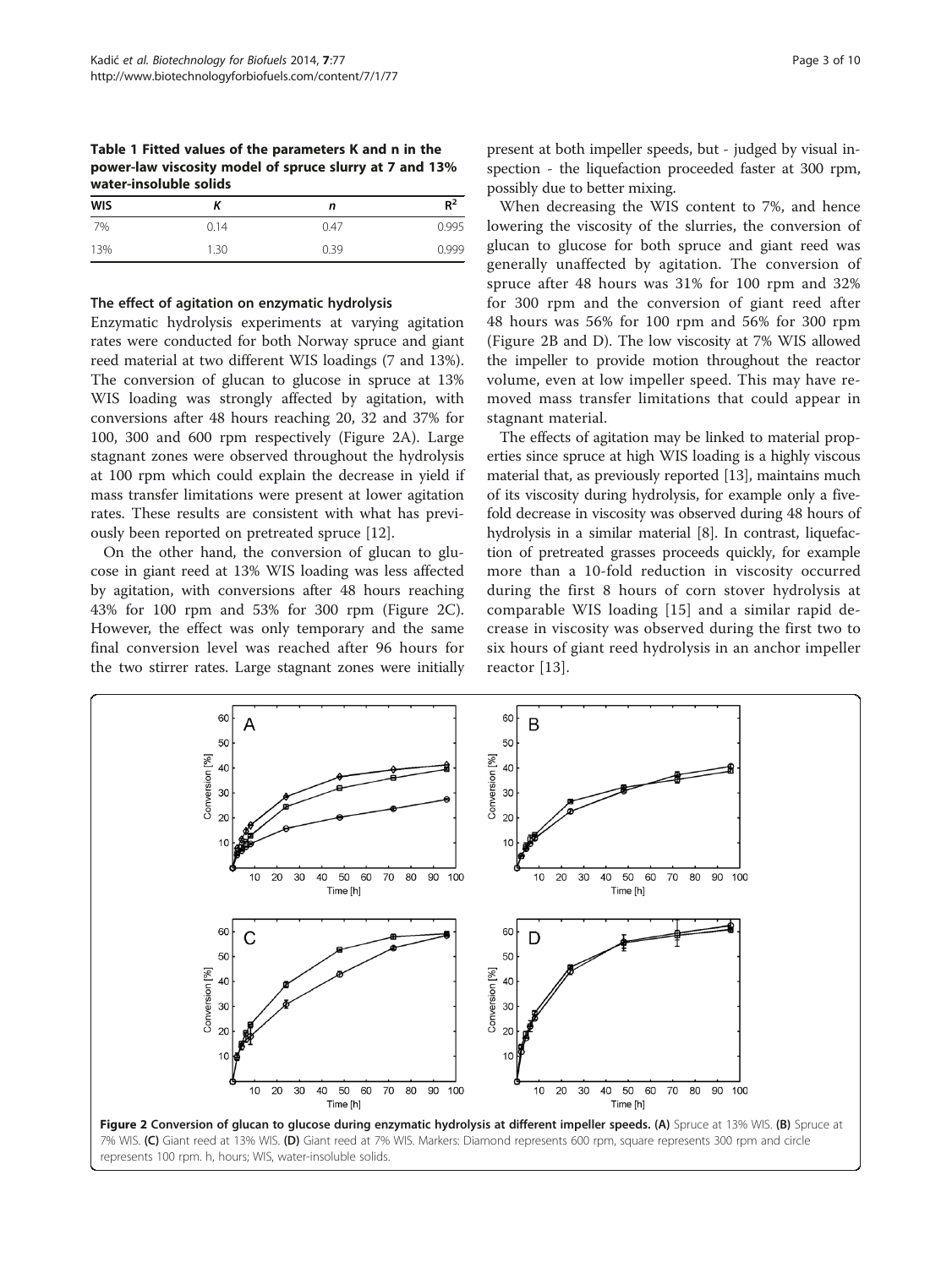This may explain the effect of agitation on giant reed seen here. The pitch-blade impeller used was not able to provide sufficient initial mixing at low impeller speed. The result was slower liquefaction at 100 rpm and stagnant zones that were maintained for a longer time period. This possibly led to slower hydrolysis until liquefaction was achieved.

#### Changes in particle-size distribution during hydrolysis

The elevated viscosity of spruce at high WIS loading leads to higher specific power inputs for mixing and it has been shown that hydrolysis may even proceed faster at higher WIS loading at the same impeller speed [[13](#page-9-0)]. This observation indicates that agitation potentially causes damage to the fibers in spruce which could make the cellulose more accessible or easier to hydrolyze. One way to investigate this is to measure changes in PSD at different impeller speeds.

In this study, the measured volume-based PSD showed almost no change during the hydrolysis of 13% WIS spruce at 100 rpm (Figure 3A), and even though glucan degradation was observed, it seems the enzymes were not able to separate the fibers into smaller particles to any larger extent.

As the impeller speed was increased, a higher rate of particle size reduction was observed (Figure 3B and C). The change was associated with the enrichment of particles in a 10 to 20  $\mu$ m size peak coupled with the decreasing contribution of larger size particles to the total volume. For a version of Figure 3 with estimated standard deviations, see Additional file [1](#page-8-0).

This reduction in particle size indicates that physical forces exerted on the spruce particles by agitation caused fiber separation and damage to the fibers. The peak in the distribution at 10 to 20 μm may be related to the fiber thickness in pretreated spruce. Fiber diameters in the range of 20 to 40 μm have been reported for Norway spruce [\[19\]](#page-9-0). The decrease in particle size may make the cellulose more hydrolysable due to an increased specific surface area. Higher hydrolysis rates have indeed been reported for smaller particle sizes of untreated red oak sawdust [\[16](#page-9-0)]. However, in the mentioned study, it was not clear if other characteristics of the material were different in the various particle sizes examined. Additionally, the large particle sizes had higher viscosity which may have caused differing flow conditions during hydrolysis. In contrast, fiber length was shown to have no effect on hydrolysis rates in organosolv-pretreated softwood, the hydrolysis rate instead being correlated to cellulose crystallinity and accessibility [\[20\]](#page-9-0). Similarly, the fiber length had no effect on the hydrolysis rate of poplar fibers derived from the sulphate and sulphite processes [\[21\]](#page-9-0). Thus, it is unclear if a smaller particle size per se is correlated to a more hydrolysable material.



The initial volume-based PSD of giant reed showed a greater fraction of large particles and a larger maximum particle size compared to spruce, which was in accordance with visual observation. During enzymatic hydrolysis, a fast reduction in size was observed at both high and low impeller speed, and the particles were reduced to smaller sizes than in spruce. However, an enrichment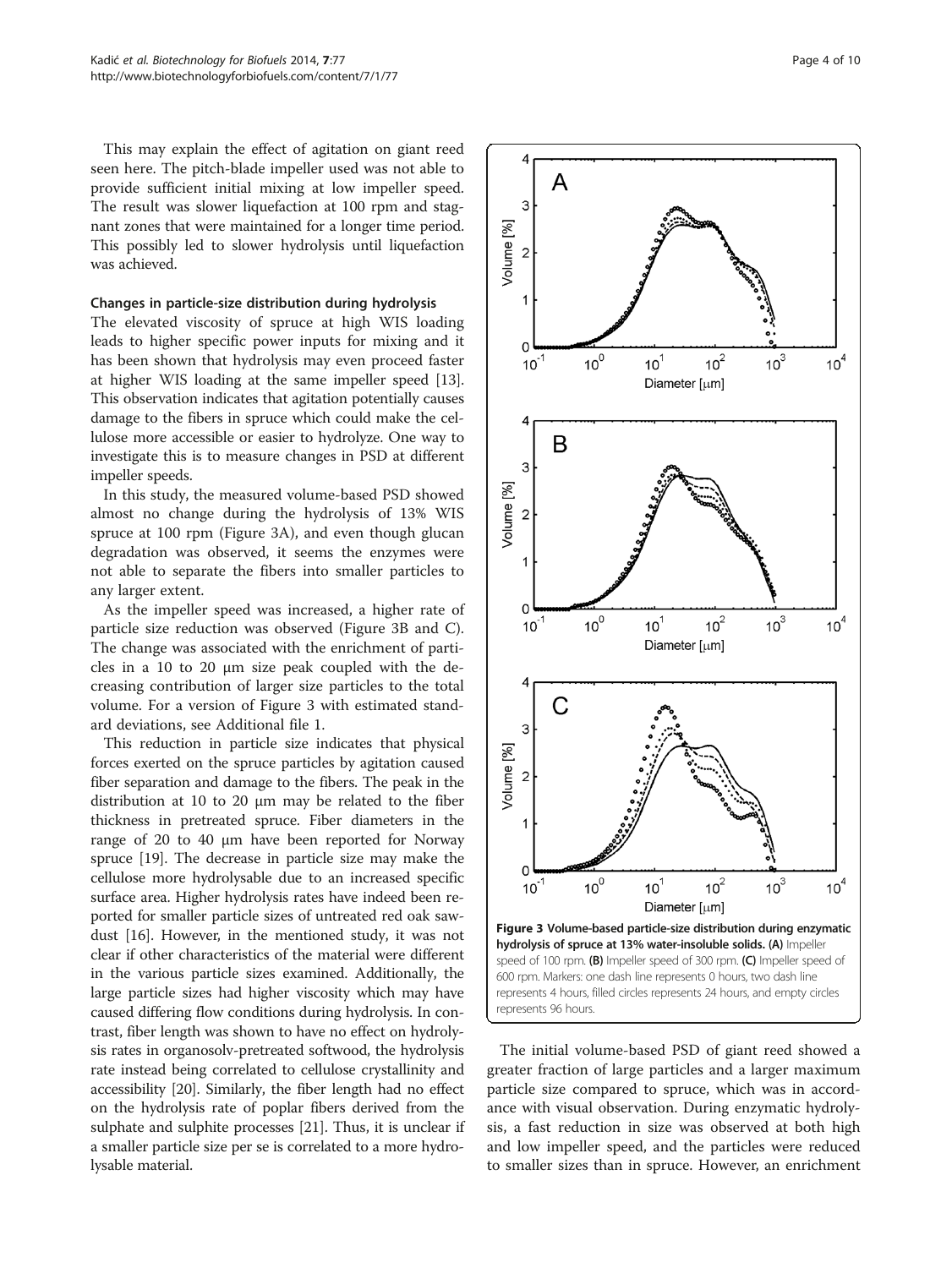of particles in a 10 to 20 μm size peak was again observed (Figure 4A and B). For a version of Figure 4 with estimated standard deviations, see Additional file [2](#page-8-0).

For hydrothermally pretreated wheat straw it has been shown that endoglucanases selectively bind to dislocations which regularly appear across the fibers. The hydrolysis of the material leads to the shortening of the fibers to a length corresponding to the minimum distance between the dislocations, that distance being equal to the 20 μm diameter of the fibers [\[22](#page-9-0)]. These results correspond well with the 10 to 20 μm peak size observed here. Surprisingly, at 7% WIS both giant reed and spruce exhibited similar changes in PSD as the respective material at 13% (data not shown), although no effect on the hydrolysis rate was observed (Figure [2](#page-2-0)B and D).

By integration of the PSD, a mean particle diameter can be estimated. The resulting surface-weighted mean diameter  $(D_{3,2})$  of spruce at 13% WIS decreased faster at higher impeller speeds (Figure [5](#page-5-0)A). Interestingly, when the average diameters were plotted against the corresponding conversion levels instead of time, it was obvious that higher impeller speeds caused smaller particle size even at the same extent of hydrolysis (Figure [5](#page-5-0)B). This indicates that agitation caused particle size reduction due to physical forces exerted on the particles.

The reduction of  $D_{3,2}$  during giant reed hydrolysis was faster than in spruce and relatively less dependent on agitation intensity (Figure [5](#page-5-0)C). Moreover, the decrease in size was not necessarily coupled to the higher hydrolysis rate, as the main size reduction in giant reed was seen during the initial hours when only a small part of the material had been hydrolyzed. Furthermore, the size reduction in giant reed was substantially larger even in the same conversion interval as spruce (Figure [5](#page-5-0)D). The quick reduction in particle size may be a part of the explanation for the much faster liquefaction of giant reed compared to spruce.

Since an increased agitation rate was correlated with a smaller particle size, a larger total surface area could also

be expected. This would potentially increase the enzyme adsorption and hence also explain the increased hydrolysis rates seen under more intense agitation. However, the results showed that protein adsorption during spruce hydrolysis at 13% WIS was independent of the impeller speed (Figure [6A](#page-5-0)). Most of the protein in the enzyme cocktail was adsorbed at the start of hydrolysis regardless of agitation rate (83% adsorbed after two hours of hydrolysis at 300 rpm). This indicates that the higher conversion levels achieved at higher impeller speeds were not caused by an increased adsorption of cellulases. It is possible that the total available surface area (internal plus external) in the pretreated material was already sufficiently large, and therefore additional area created by physical disruption of the particles did not lead to increased enzyme adsorption.

The adsorption results are well in accordance with previously reported values where more than 95% adsorption of endoglucanases and cellobiohydrolases on steam pretreated spruce was observed [\[23\]](#page-9-0). The protein adsorption during giant reed hydrolysis at 13% WIS was also found to be independent of the impeller speed (Figure [6B](#page-5-0)) and the most notable difference between the materials was less adsorbed protein during giant reed hydrolysis compared to spruce hydrolysis.

### The effect of agitation on particle-size distribution and its effect on the rate of hydrolysis

In order to investigate if particle size reduction was caused by the physical effects of agitation rather than enzymatic action, spruce material at 13% WIS was agitated at 600 rpm without enzyme addition. A fast decrease in particle size was observed during the first 48 hours of pure agitation at 600 rpm (Figure [7](#page-6-0)A) and a strong enrichment of particles in the size range 10 to 20 μm was observed. This was clear evidence for a physical effect of agitation on particle size reduction. When the impeller speed was decreased to 100 rpm for the following 48 hours the particle size remained relatively constant, indicating irreversible physical damage to

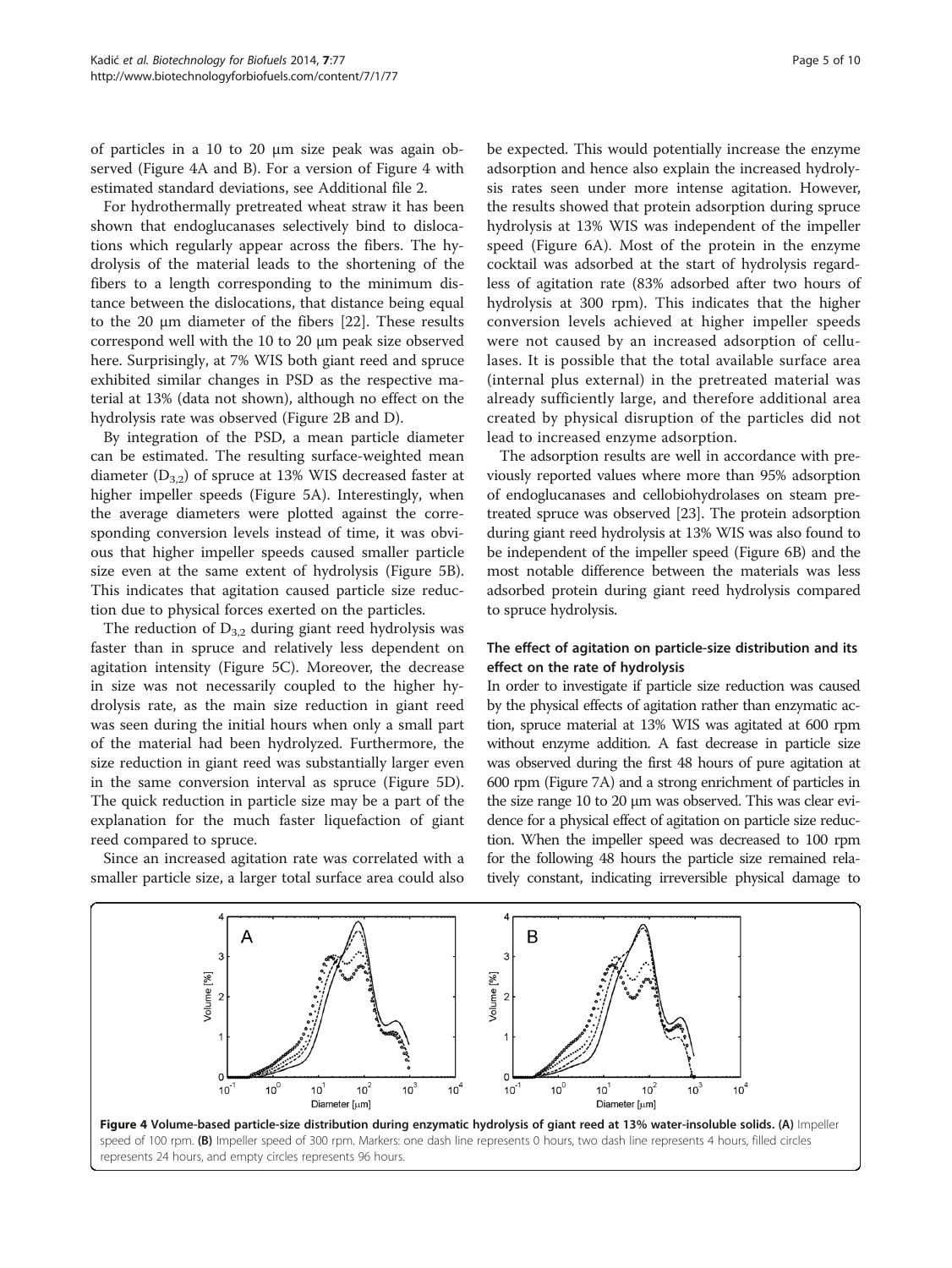<span id="page-5-0"></span>

the spruce particles (Figure [7A](#page-6-0)). A negative control was performed by agitating 13% WIS spruce at 100 rpm without enzyme addition, with no change in PSD being observed (Figure [7](#page-6-0)B).

Because of the solid-like properties of the giant reed material, it was impossible to mix it in the reactor without enzyme addition, thus corresponding experiments could not be performed on giant reed.

In order to investigate if the change in particle size had an effect on the hydrolysis rate, spruce at 13% WIS was agitated for 48 hours at 600 rpm without enzyme addition. After this initial step, which reduced the particle size, enzymes were added. The subsequent hydrolysis was performed at both 100 and 600 rpm for 48 hours. The 10 to 20 μm size peak formed before enzyme addition disappeared during the first two hours of hydrolysis and after that the PSD remained constant during hydrolysis at 100 rpm, while it started to shift to smaller sizes again at 600 rpm (Figure [7](#page-6-0)C and D).

Interestingly, the decrease in particle size caused by 48 hours of agitation without added enzymes had little effect on the conversion levels achieved in the subsequent 48 hours of hydrolysis (Figure [8\)](#page-6-0) and the rate of conversion was mostly determined by the agitation rate during the hydrolysis. This strongly indicates that the enhanced hydrolysis rates seen at increased agitation levels cannot be explained merely by the physical damage to the particles induced by intensive agitation.

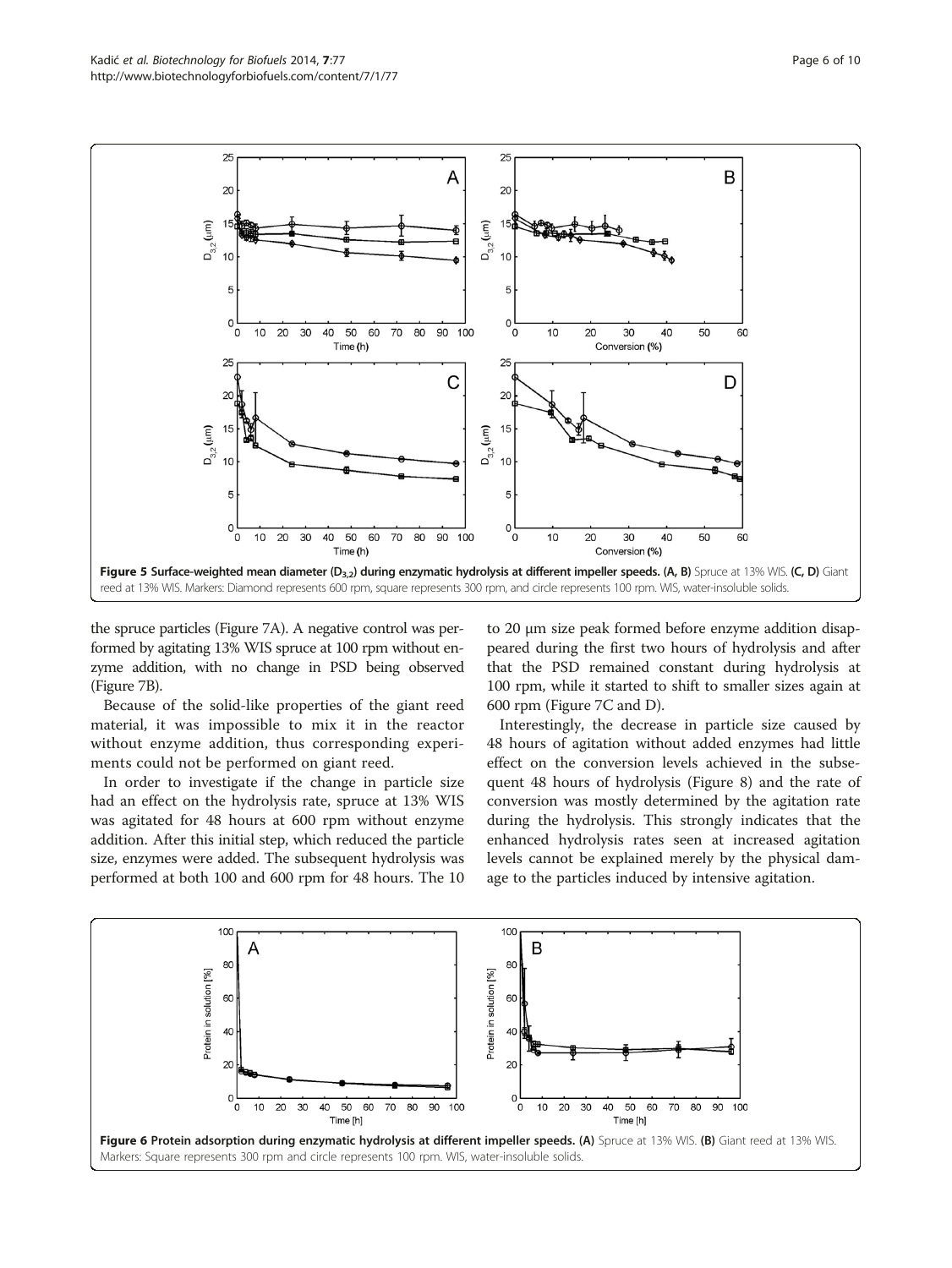<span id="page-6-0"></span>



## Conclusions

In this study it was found that an increased agitation rate caused large changes in PSD during spruce hydrolysis. However, the agitation rate only had an effect on the enzymatic hydrolysis of spruce at high WIS loading (13%), and not at a lower WIS loading (7%). Furthermore, the hydrolysis rate of giant reed was only slightly affected at high WIS loading (13%) and not at all at low WIS loading (7%). It was moreover shown that higher agitation rates, rather than the enzymatic action, caused particle size reduction in spruce and that the change in hydrolysis rate could not be coupled with the difference in PSD. In contrast, particle size reduction in giant reed was mostly driven by enzymatic hydrolysis, with a fast initial decrease in particle size that could potentially explain why liquefaction of this material is achieved after only a short period of time, while being largely absent in spruce. These results support the idea that high viscosity, which is retained over time, causes mass transfer limitations that diminish the rate of enzymatic hydrolysis.

## Methods

#### Raw material and pretreatment

Two different materials were used in this study. Norway spruce (Picea abies) pretreated by  $SO_2$  catalyzed steam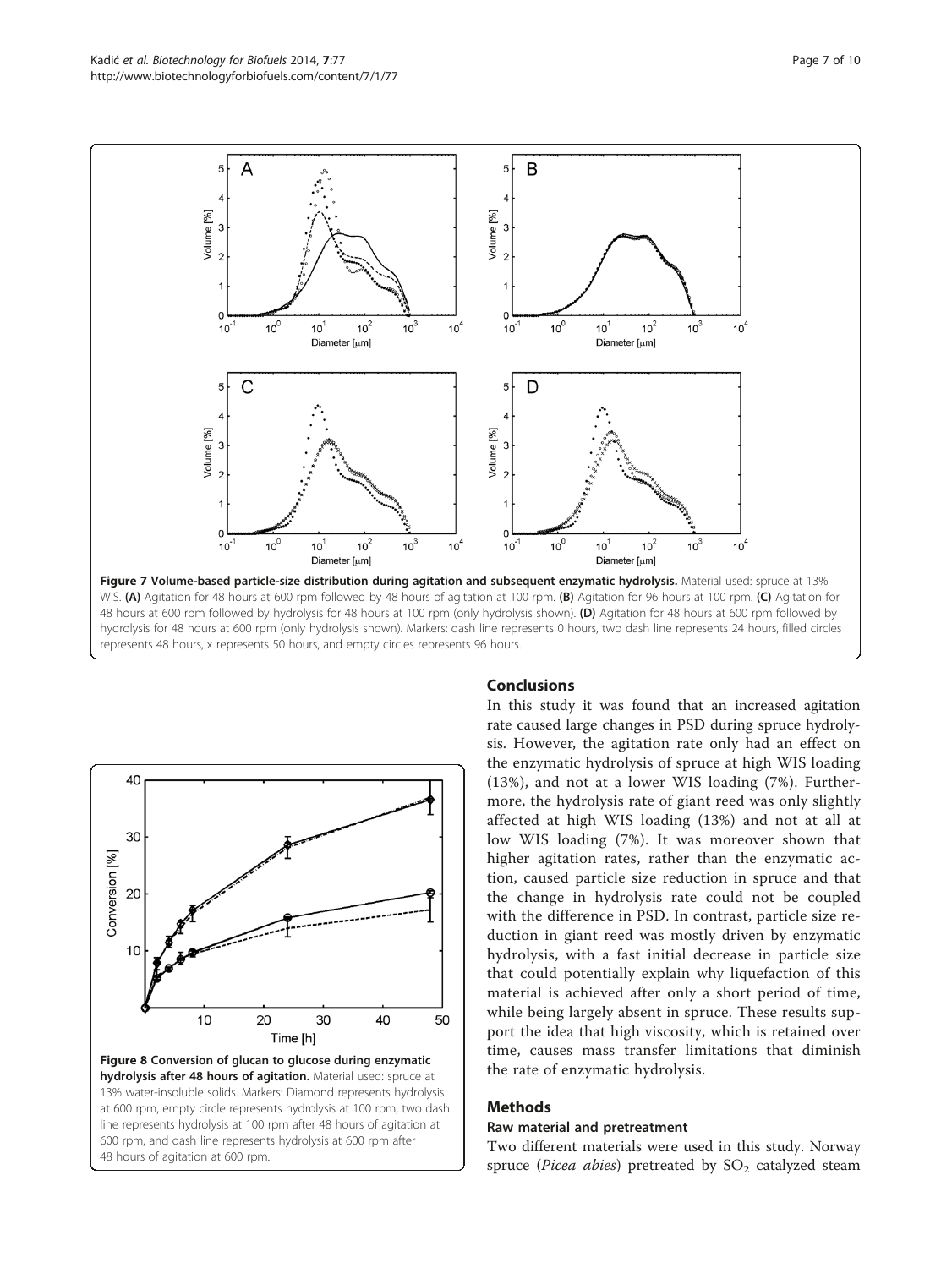pretreatment was kindly provided by Sekab (Örnsköldsvik, Sweden). The material was stored at 4°C until used. Giant reed (Arundo donax), pretreated without added chemicals, was provided through the BIOLYFE project and stored frozen until used.

The compositions of the giant reed solid fraction, and the solid and liquid fraction of the pretreated spruce (Table 2), were analyzed using the National Renewable Energy Laboratory (NREL) standard procedure [\[24,25](#page-9-0)]. The WIS content of the pretreated materials was measured by washing the materials repeatedly with deionized water over filter paper (number 1; Whatman, Florham Park, New Jersey, United States). The WIS content of giant reed and spruce were determined to be 28% and 17% (wt/wt) respectively.

#### Rheological analysis of pretreated material

The flow curve measurements were carried out on whole slurry samples using a rotational rheometer (Kinexus, Malvern Instruments, Malvern, United Kingdom) set at 45°C. Measurements were performed only on spruce slurry at 7 and 13% WIS, it was not possible to attain corresponding flow curves for giant reed because of the solid-like properties of the material. In order to avoid slip at the rotating part, a four-bladed vane (diameter: 21 mm, length: 61 mm, vane width: 1.5 mm) was employed [[26-28\]](#page-9-0). A splined cup (diameter: 27.5 mm, cup wall height: 62.5 mm) was used as the stationary part. Flow curve measurements were carried out using shear-rate control in the range of 1 to 100 per second. Measurements were performed in five steps per decade with logarithmic spacing. Every step included 15 seconds of shearing at the new shear rate, in order to ensure a steady shearing, followed by measuring for 10 seconds at the same shear rate. The reported data are integrated mean values from these 10 seconds. Data points sampled for non-laminar flows, indicated by a sudden increase in shear stress at higher shear rates, are not presented. All measurements were carried out in duplicates. A simple power-law model of viscosity (Equation 1) was fitted to the data by using the non-linear regression function nlinfit in Matlab 7.13 (Mathworks, Natick, Massachusetts, United States):

$$
\tau = K \cdot \dot{\gamma}^n \tag{1}
$$

where  $\tau$  represents the shear stress (Pa),  $\dot{\gamma}$  represents the shear rate  $(s^{-1})$  and K and n are the fitted model parameters. Apparent viscosity was defined as the quotient of shear stress and shear rate.

#### Hydrolysis experiments

All hydrolysis experiments were carried out in 2.5 L bioreactors: Biostat A (B. Braun Biotech International, Melsungen, Germany) and Biostat A Plus (Sartorius, Melsungen, Germany), with a diameter  $(D_t)$  of 130 mm. The reactors were equipped with a pitched-blade impeller with three blades at an angle of  $45^{\circ}$ , a diameter (D<sub>i</sub>) of 70 mm and a blade width  $(w_i)$  of 20 mm, pumping upwards. The working weight was 1.0 kg.

The WIS content of the pretreated materials was adjusted to 7% or 13%. In all cases, with the exception of spruce at 7% WIS, sterile deionized water was used as the diluent. Sterile deionized water combined with the liquid fraction of pretreated spruce was used to dilute the spruce material to 7% WIS. This was done in order to ensure the same initial concentration of sugars and inhibitors in the liquid at 7% and 13% WIS. In all cases the slurry was adjusted to a pH of 5.0 prior to the start of the hydrolysis experiments by the addition of 12 M NaOH.

All hydrolysis experiments were performed at 45°C. In order to ensure an even temperature distribution at low impeller speeds the reactors were placed in temperaturecontrolled water baths. The enzyme preparation used (Cellic CTec2) was kindly provided by Novozymes A/S (Bagsvaerd, Denmark). All experiments were conducted at an enzyme loading of 0.05 g enzyme solution/g WIS, corresponding to 4.5 FPU (Filter Paper Unit)/g WIS.

Experiments using spruce were initiated by 10 seconds of intense mixing at 600 rpm to ensure an even initial distribution of the enzymes. The same was achieved for giant reed by mixing in the enzymes with a spoon. Every

Table 2 Composition of solid and liquid fractions of the pretreated materials

| Spruce solids | % of WIS | Spruce liquid | g/L  | <b>Giant reed solids</b> | % of WIS |  |  |
|---------------|----------|---------------|------|--------------------------|----------|--|--|
| Glucan        | 53.8     | Glucose       | 32.4 | Glucan                   | 53.8     |  |  |
| Mannan        | nd       | Mannose       | 40.0 | Mannan                   | nd       |  |  |
| Galactan      | nd       | Xylose        | 15.5 | Galactan                 | nd       |  |  |
| Xylan         | nd       |               |      | Xylan                    | 9.6      |  |  |
| Arabinan      | nd       |               |      | Arabinan                 | nd       |  |  |
| Lignin        | 43.3     |               |      | Lignin                   | 31.3     |  |  |
|               |          |               |      |                          |          |  |  |

The WIS content of giant reed and spruce were determined to be 28% and 17% (wt/wt) respectively. (nd, not detected, below the sensitivity of the instrument). WIS, water-insoluble solids.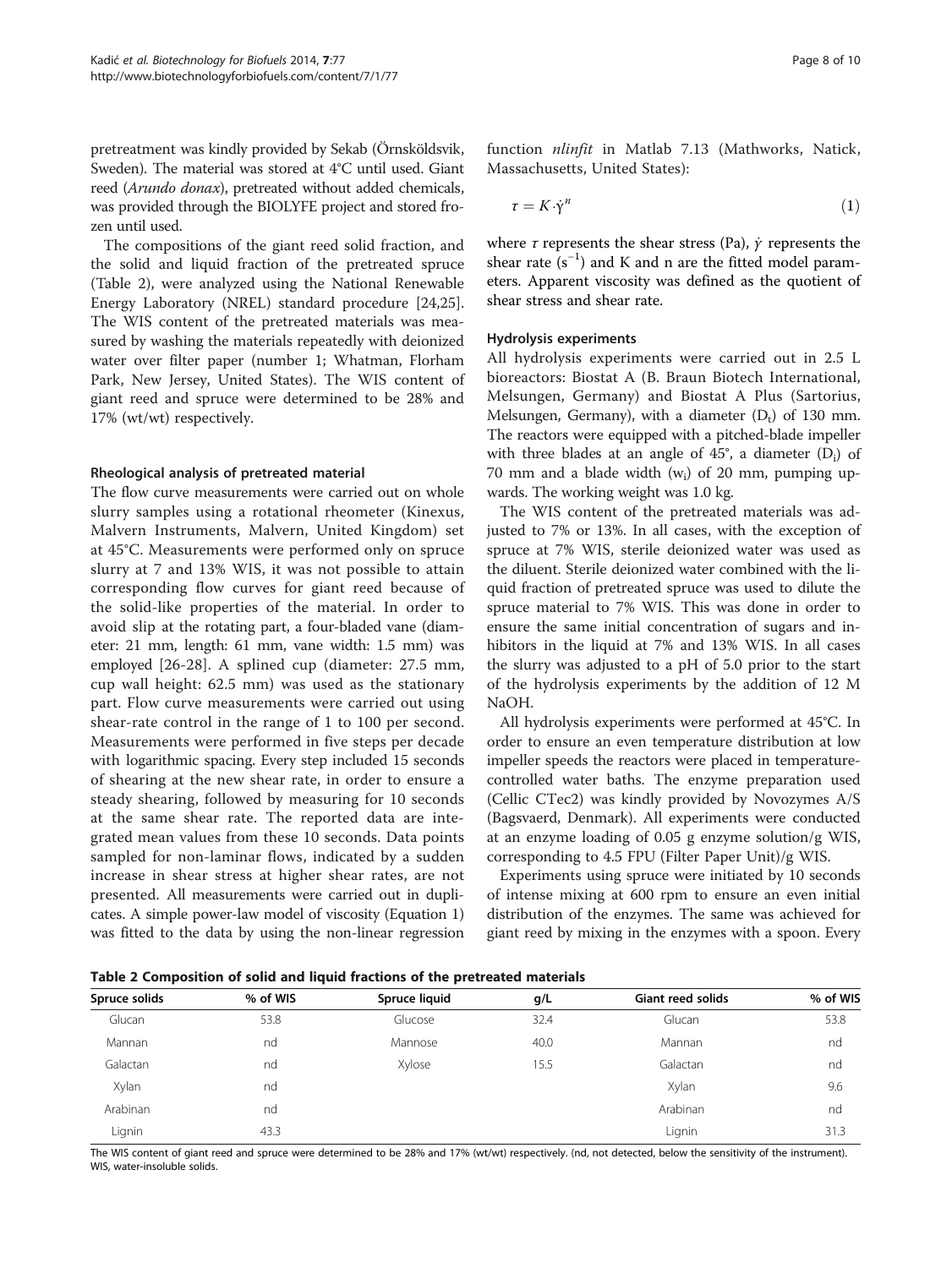<span id="page-8-0"></span>subsequent sampling was preceded by 10 seconds of intense mixing at 600 rpm to assure a representative sample. Samples for sugar concentration, protein adsorption, and PSD measurements were taken throughout the hydrolysis. All hydrolysis experiments were performed in duplicate.

#### Analysis of hydrolysis samples

Sugar concentrations were measured using high-performance liquid chromatography (HPLC). Samples from the hydrolysis liquid were separated in a centrifuge (Z 160 M, Hermle Labortechnik, Wehingen, Germany) in 2 mL eppendorf tubes at 13,000 rpm for 5 minutes. The supernatant was filtered through 0.2 μm filters and stored at -20°C. The sugar concentrations were determined using a polymer column (Aminex HPX-87P, Bio-Rad Laboratories, München, Germany) at 85°C. Deionized water (Purelab Flex, Elga, Marlow, United Kingdom) was used as an eluent at a flow rate of 0.6 mL/min. The sugars were detected with a refractive index detector (Waters 2410, Waters, Milford, Massachusetts, United States). The conversion of glucan to glucose was calculated using Equation 2:

$$
C_g = \frac{(c_g - c_{go}) \cdot \frac{m}{\rho_L} \cdot (1 - WIS)}{m \cdot WIS \cdot \varphi_g \cdot 1.11}
$$
\n(2)

where  $c_{\varrho}$  is the glucose concentration (g/L),  $c_{\varrho 0}$  is the initial glucose concentration  $(g/L)$ , *m* is the working weight of the reactor (g),  $\rho_L$  is the initial liquid density, taken as the density of water  $(g/L)$ , WIS is the initial mass fraction of water-insoluble solids and  $\phi_{\varrho}$  is the initial mass fraction of glucan in the WIS. The concentration of cellobiose during the hydrolysis experiments never exceeded  $3$  g/L.

Protein concentrations were measured using a Bradford assay [\[29](#page-9-0)]. Samples were prepared in the same manner as the samples for HPLC analysis but were stored on ice for no longer than 96 hours. The protein concentrations were measured with a commercial kit (Coomassie Plus (Bradford) Assay Kit, Thermo Fisher Scientific, Waltham, Massachusetts, United States). The standard curve was fitted as a second degree polynomial to bovine albumin standard in the range of 25 to 500 mg protein/L. Protein concentrations at the start of hydrolysis were calculated based on enzyme loading.

PSD was measured using laser diffraction analysis. Small samples (approximately 0.5 mL) were taken throughout the hydrolysis and kept on ice for no longer than four hours. The samples were transferred in their entirety to a sample dispersion unit (Hydro 2000SM, Malvern Instruments, Malvern, United Kingdom) and diluted with deionized water. The measurements were performed using a particle size analyzer (Mastersizer 2000, Malvern Instruments, Malvern, United Kingdom) connected to

the sample dispersion unit. The PSD of each sample was based on an average of three 15 second measurements. The laser diffraction was analyzed using Mie's theory. The refractive index and absorption coefficient for the lignocellulosic materials were taken as 1.5 and 1.0 respectively. These values were deemed satisfactory as the residual of most measurements was smaller than 0.3%. No measurement had a residual exceeding 1%. The results were extracted in the form of volumebased PSD and surface-weighted mean diameter  $D_{3,2}$ .

#### Additional files

[Additional file 1:](http://www.biomedcentral.com/content/supplementary/1754-6834-7-77-S1.pdf) Volume-based particle-size distribution during enzymatic hydrolysis of spruce at 13% WIS. (A) Impeller speed of 100 rpm. (B) Impeller speed of 300 rpm. (C) Impeller speed of 600 rpm. Markers: blue line 0 h, red line 4 h, green line 24 h, yellow line 96 h.

[Additional file 2:](http://www.biomedcentral.com/content/supplementary/1754-6834-7-77-S2.pdf) Volume-based particle-size distribution during enzymatic hydrolysis of giant reed at 13% WIS. (A) Impeller speed of 100 rpm. (B) Impeller speed of 300 rpm. Markers: blue line 0 h, red line 4 h, green line 24 h, yellow line 96 h.

#### Competing interests

The authors declare that they have no competing interests.

#### Authors' contributions

AK participated in the design of the study, performed the experimental work, and wrote the manuscript. BP participated in the design of the study, performed the reactor hydrolysis experiments, and wrote the manuscript. GL participated in the design of the study and commented on the manuscript. All authors contributed to the scientific discussion throughout the work, and have read and approved the final manuscript.

#### Acknowledgements

Financial support from the Swedish Energy Agency and the EU project BIOLYFE (contract No. 239204) is acknowledged. Novozymes A/S is acknowledged for providing enzymes.

#### Received: 21 December 2013 Accepted: 25 April 2014 Published: 23 May 2014

#### References

- 1. Balan V, Chiaramonti D, Kumar S: Review of US and EU initiatives toward development, demonstration, and commercialization of lignocellulosic biofuels. Biofuels, Bioprod Biorefining 2013, 7:732–759.
- 2. Janssen R, Turhollow AF, Rutz D, Mergner R: Production facilities for second- generation biofuels in the USA and the EU – current status. Biofuels, Bioprod Biorefining 2013, 7:647–665.
- 3. Kristensen JB, Felby C, Jørgensen H: Determining yields in high solids enzymatic hydrolysis of biomass. Appl Biochem Biotechnol 2009, 156:127–132.
- 4. Knutsen JS, Liberatore MW: Rheology of high-solids biomass slurries for biorefinery applications. J Rheol (N Y N Y) 2009, 53:877
- 5. Pimenova NV, Hanley TR: Effect of corn stover concentration on rheological characteristics. Appl Biochem Biotechnol 2004, 113–116:347–360.
- 6. Roche CM, Dibble CJ, Knutsen JS, Stickel JJ, Liberatore MW: Particle concentration and yield stress of biomass slurries during enzymatic hydrolysis at high-solids loadings. Biotechnol Bioeng 2009, 104:290–300.
- 7. Viamajala S, McMillan JD, Schell DJ, Elander RT: Rheology of corn stover slurries at high solids concentrations-effects of saccharification and particle size. Bioresour Technol 2009, 100:925–934.
- 8. Wiman M, Palmqvist B, Tornberg E, Lidén G: Rheological characterization of dilute acid pretreated softwood. Biotechnol Bioeng 2011, 108:1031–1041.
- 9. Hodge DB, Karim MN, Schell DJ, McMillan JD: Soluble and insoluble solids contributions to high-solids enzymatic hydrolysis of lignocellulose. Bioresour Technol 2008, 99:8940–8948.